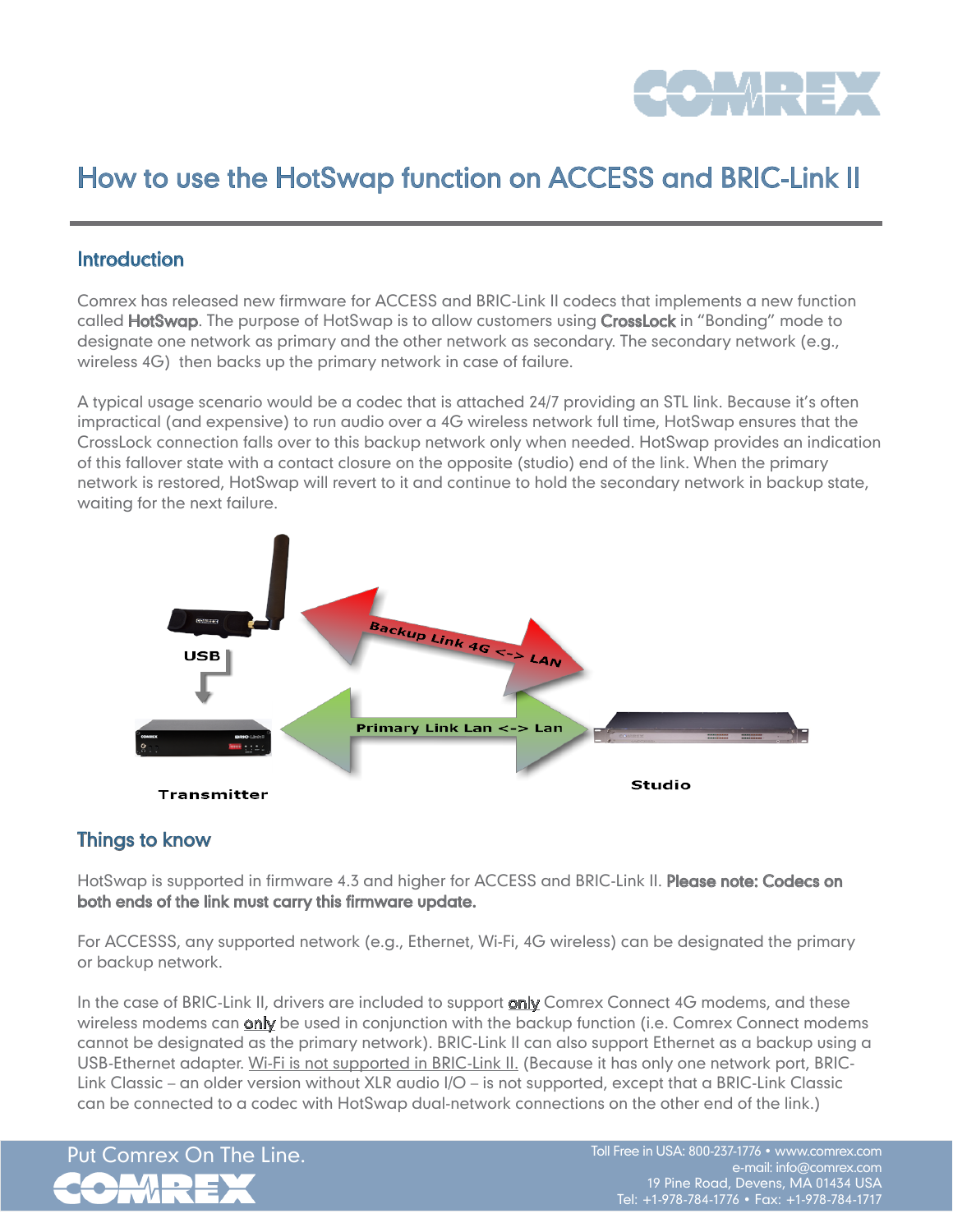Because it's an alternate mode of the Comrex CrossLock reliability layer, HotSwap connections between codecs must always be made via CrossLock. For CrossLock connections, the codecs must either:

- a) Find each other and connect via the Switchboard Server function (which is an optional upgrade for BRIC-Link and BRIC-Link II), or
- b) Each codec must be aware of the other's unit ID (Ethernet MAC address)

More information on connecting via CrossLock (with and without Switchboard) is available in the ACCESS/BRIC-Link 4.x manual.

# Data Usage

It's important to know that even when a network is in a backup state, a small amount of data is sent and received on it. For 24/7 operation, this data will total less than 0.5GB for a typical month of usage, assuming no HotSwap activity occurs. Of course, more data will be used if the HotSwap function engages.

Regardless of how HotSwap is used or set up, Comrex assumes no liability for data overage charges, even in the event of software bugs or any other failure of hardware or software. It is entirely the responsibility of the user to monitor any metered data usage.

# Setup

Setup for HotSwap is done entirely on the end of the link that has the dual networks connected. Setup is handled via the Toolbox configuration page, accessible from the codec via a web browser at the address: <codec ip address>/cfg. HotSwap setup is not yet supported in the "console" (KVM) interface available on ACCESS Rack or the touchscreen interface on ACCESS portable or NX.

The default behavior for CrossLock is to use all networks available, and apportion data as it sees fit based on capacity and delay calculations. You will need to change this behavior in the Toolbox menu.

Before entering the setup menu, the secondary network should be attached to the codec via USB (or, in the case of ACCESS, via Ethernet or USB).

In Toolbox, navigate to the Network/Admin/CrossLock menu and select "Set up Ethernet and Wireless". You'll see a list of all networks attached to the codec and their status, as shown below:

# **Set up Ethernet and Wireless**

| <b>Ethernet Port</b>                  |  |
|---------------------------------------|--|
| 192.168.42.218/24                     |  |
| fe80::201:c0ff:fe17:3922/64           |  |
| 74.94.151.145:9001 (Port Restr. NAT)  |  |
| <b>LE910-SVG</b>                      |  |
| -70 dBm connected Ite 2120MHz Cell 15 |  |
| 100.105.57.164/30                     |  |
| fe80::b8ce:9cff:fe90:6b48/64          |  |
| 174.192.25.247:8368 (Port Restr. NAT) |  |
|                                       |  |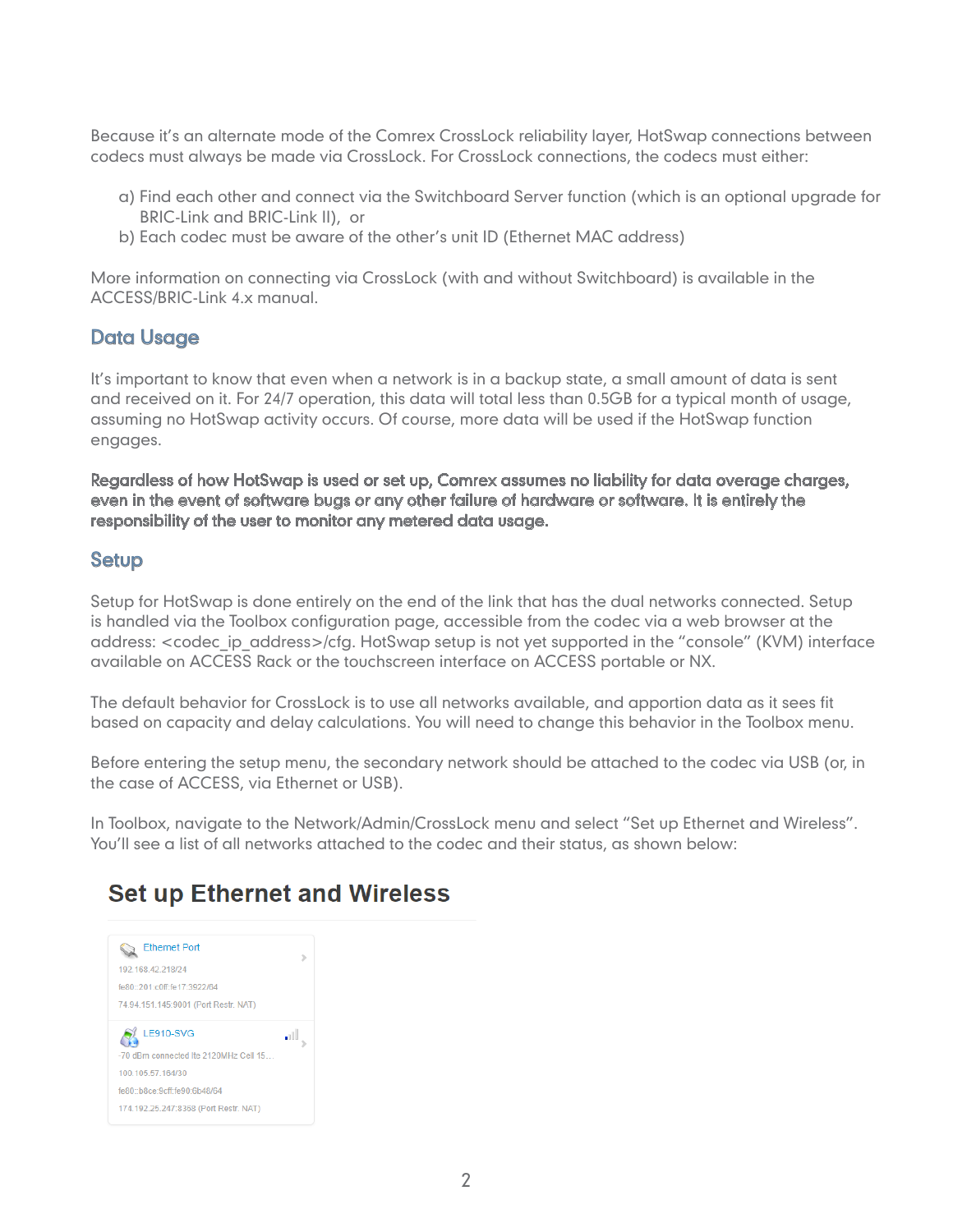Here you will choose the backup network and expand its options using the "Show Advanced" button as shown below:

| <b>LE910-SVG</b><br>Network device |                  |                                                                                                                                                 |
|------------------------------------|------------------|-------------------------------------------------------------------------------------------------------------------------------------------------|
|                                    |                  | -70 dBm connected Ite 2120MHz Cell 15105/15163936<br>100 105 57 164/30<br>fe80::b8ce:9cff:fe90:6b48/64<br>174.192.25.247:8368 (Port Restr. NAT) |
| Name                               | <b>LE910-SVG</b> | <b>Use with Crosslock</b>                                                                                                                       |
| Enabled                            | Yes              | Enable the use of Crosslock on this network device                                                                                              |
| <b>Preserve After Reset</b>        | <b>No</b>        | Default: Yes                                                                                                                                    |
| <b>Use with Crosslock</b>          | <b>Backup</b>    | <b>C</b> Set to Default                                                                                                                         |
| <b>Broadcast Config</b>            | <b>No</b>        | Backup<br>۰                                                                                                                                     |
| Modem-reported Indicator           | No               |                                                                                                                                                 |
| SIM 891480000018174485<br>Active   | $\geq$           | ✔ Save Setting<br><b>*</b> Cancel                                                                                                               |
| 图 Hide Advanced                    |                  |                                                                                                                                                 |

Find the option labeled "Use with CrossLock" and change the default "yes" to "backup".

Click "Save Settings", then click "Back" until you get to the main "Network/Admin/CrossLock" menu.

Next choose "CrossLock VPN" and locate the entry labeled "Redundant Transmission" as shown below:

#### **CrossLock VPN**

| Enable                        | Yes             | <b>Redundant Transmission</b>                              |
|-------------------------------|-----------------|------------------------------------------------------------|
| <b>Retransmit delay</b>       | $2x$ RTT        | Transmit data on all interfaces simultaneously to increase |
| <b>Redundant Transmission</b> | $off$           | reliability at the cost of available bandwidth.            |
| <b>Encoder Throttle</b>       | Yes             | Default: Off                                               |
| <b>HotSwap CC Indicator</b>   | <b>Disabled</b> | C Set to Default                                           |
|                               |                 | On<br>$\overline{\mathbf{v}}$                              |
| <b>图 Show Advanced</b>        |                 |                                                            |

Change this from the default "Off" to "On". Choose "Save Settings".

Finally, you'll want to set one of the contact closures to alarm you when the HotSwap function is engaged.

Still in the CrossLock settings, choose "HotSwap CC unit". First choose whether you want the contact closure output to trigger on the local, remote, or both codecs. Select "Save Settings" then click "back".